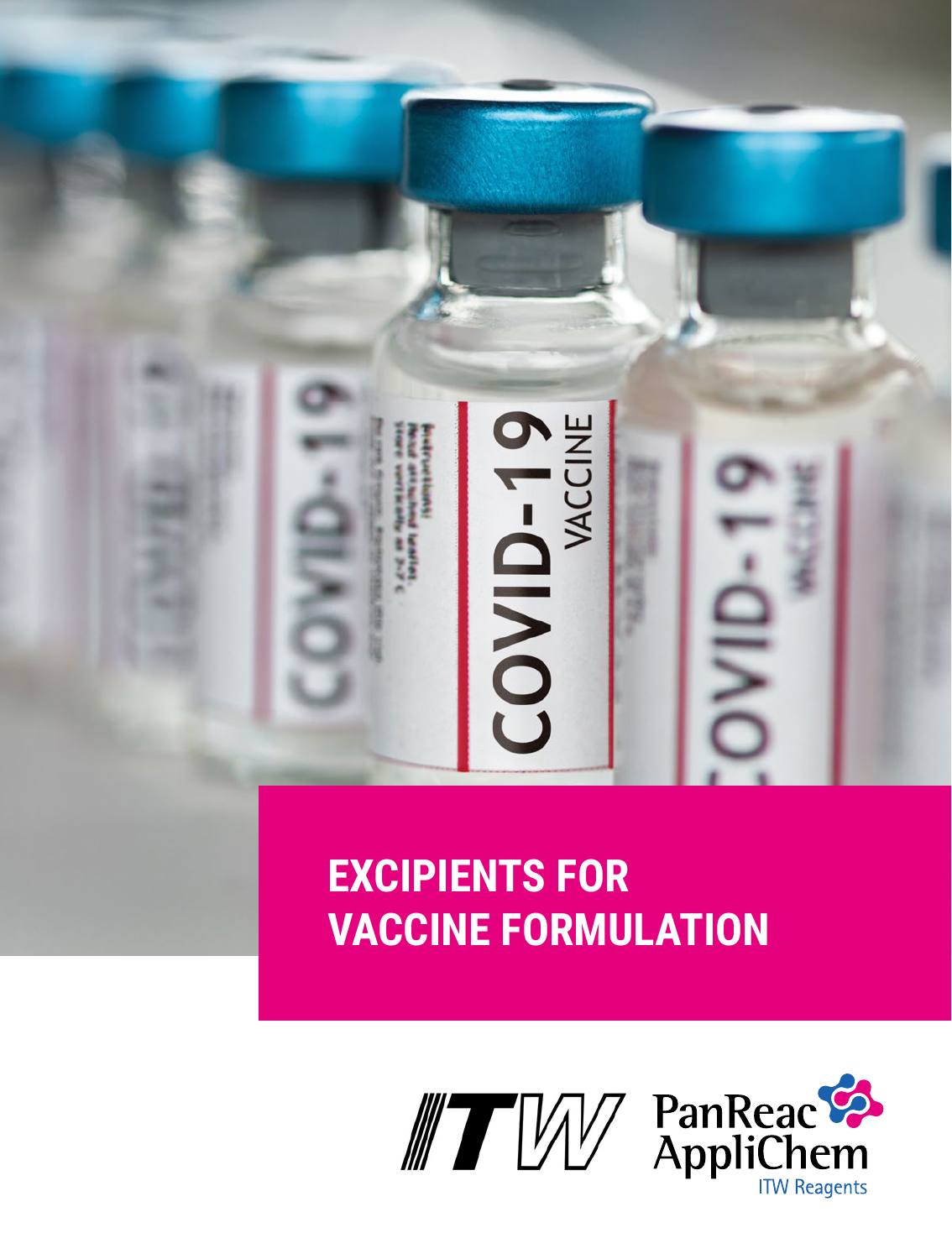

#### **EXCIPIENTS FOR VACCINE FORMULATION**

Vaccines protect human life; the main challenges in their development and production are to accelerate the go to market process without compromising the high level of quality standards.

The right selection of excipients for **upstream, downstream and formulation processes** helps the vaccine manufacturers to reach efficiently their targets.

**ITW Reagents** supports the vaccine development and production with a comprehensive portfolio of high-quality excipients and specialty chemicals, also available for industrial-scale manufacturing process.



## **Why us?**

- Comprehensive portfolio for upstream, downstream and formulation
- High quality standard
- Low in endotoxins excipients
- Regulatory documentation available
- Product traceability

**www.itwreagents.com**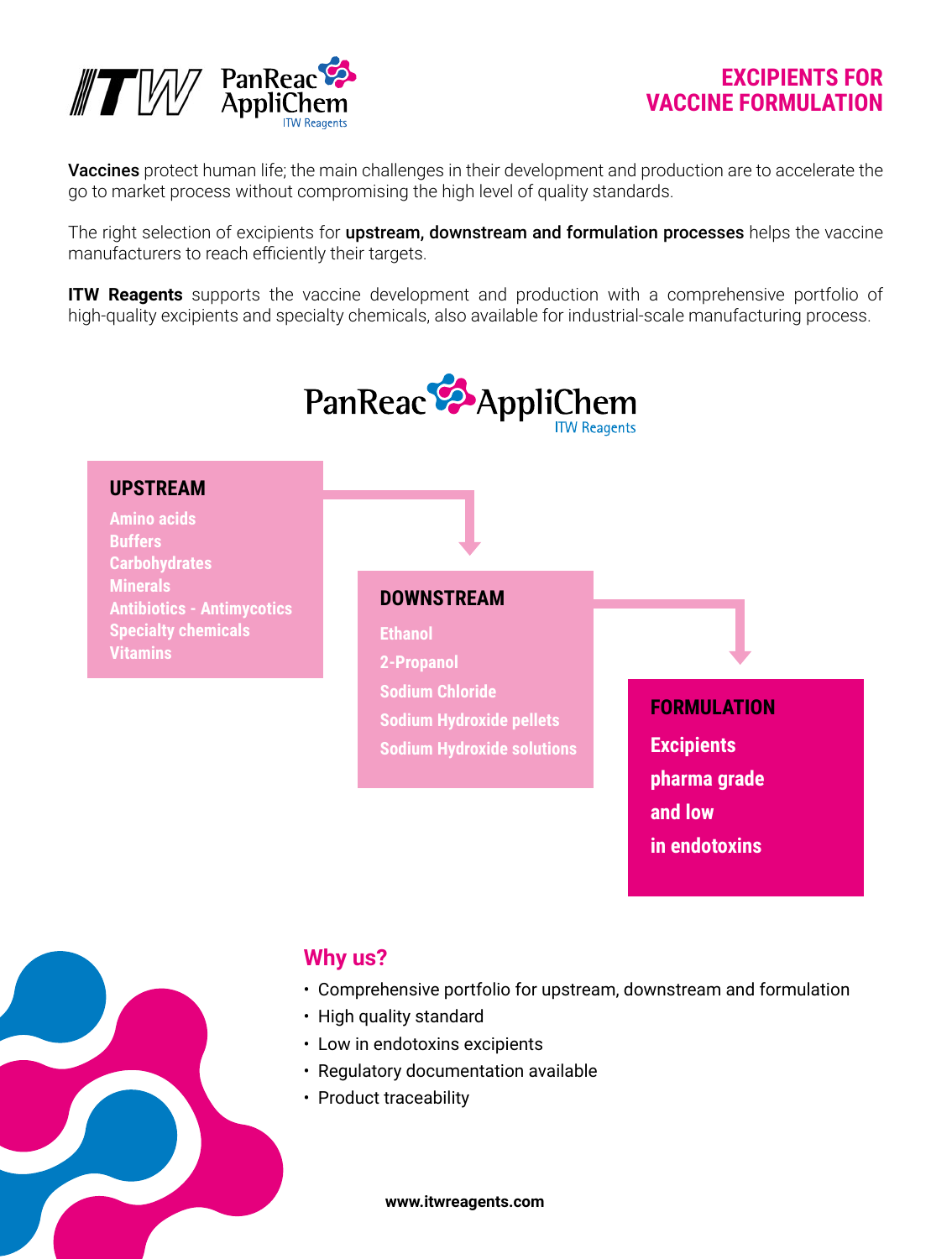#### **EXCIPIENTS FOR VACCINE FORMULATION**





## **Formulation**

Selected best-in-class excipients to preserve and stabilize the formulated biological molecules, supporting the risk mitigation strategy for an efficient and safe vaccine.

| <b>Product code</b> | <b>Product name</b>                                                                         | <b>CAS number</b> |
|---------------------|---------------------------------------------------------------------------------------------|-------------------|
| 141008              | Acetic Acid glacial (USP, BP, Ph. Eur.) pure, pharma grade                                  | 64-19-7           |
| A0807               | Cholesterol BioChemica                                                                      | 57-88-5           |
| 631018              | Citric Acid 1-hydrate (Ph. Eur, BP, USP) GMP - IPEC grade                                   | 5949-29-1         |
| 141018              | Citric Acid 1-hydrate (USP, BP, Ph. Eur., JP) pure, pharma grade                            | 5949-29-1         |
| 141669              | EDTA Disodium Salt 2-hydrate (USP, BP, Ph. Eur.) pure, pharma grade                         | 6381-92-6         |
| 631086              | Ethanol absolute (Ph. Eur, BP, USP, JP) GMP - IPEC grade                                    | $64-17-5$         |
| 681086              | Ethanol absolute (Ph. Eur, BP, USP, JP) low in endotoxins, GMP - IPEC grade*                | $64 - 17 - 5$     |
| 143006              | Hydrochloric Acid 10% w/w (USP-NF, Ph. Eur.) pure, pharma grade                             | 7647-01-0         |
| 141020              | Hydrochloric Acid 37% (USP-NF, BP, Ph. Eur.) pure, pharma grade                             | 7647-01-0         |
| A1341               | L-Histidine base (Ph. Eur., USP) pure, pharma grade                                         | $71-00-1$         |
| A1591               | L-Histidine Hydrochloride 1-hydrate (Ph. Eur.) pure, pharma grade                           | 5934-29-2         |
| 141396              | Magnesium Chloride 6-hydrate (BP, Ph. Eur.) pure, pharma grade                              | 7791-18-6         |
| 631396              | Magnesium Chloride 6-hydrate (Ph. Eur., BP) GMP - IPEC grade                                | 7791-18-6         |
| 191494              | Potassium Chloride (USP, BP, Ph. Eur.) pharma grade                                         | 7447-40-7         |
| 141509              | Potassium di-Hydrogen Phosphate (USP-NF, BP, Ph. Eur.) pure, pharma grade                   | 7778-77-0         |
| 141632              | Sodium Acetate 3-hydrate (USP, BP, Ph. Eur.) pure, pharma grade                             | 6131-90-4         |
| 631659              | Sodium Chloride (Ph. Eur, BP, USP) low in endotoxins, GMP - IPEC grade*                     | 7647-14-5         |
| 141659              | Sodium Chloride (USP, BP, Ph. Eur., JP) pure, pharma grade                                  | 7647-14-5         |
| 631655              | tri-Sodium Citrate 2-hydrate (Ph. Eur, BP, USP) GMP - IPEC grade                            | 6132-04-3         |
| 141655              | tri-Sodium Citrate 2-hydrate (USP, BP, Ph. Eur.) pure, pharma grade                         | 6132-04-3         |
| 142507              | di-Sodium Hydrogen Phosphate 2-hydrate (USP, BP, Ph. Eur.) pure, pharma grade               | 10028-24-7        |
| 631687              | Sodium Hydroxide pellets (Ph. Eur, BP, USP, JP) GMP - IPEC grade                            | 1310-73-2         |
| 141687              | Sodium Hydroxide pellets (USP-NF, BP, Ph. Eur.) pure, pharma grade                          | 1310-73-2         |
| 631621              | D(+)-Sucrose (USP-NF, BP, Ph. Eur.) low in endotoxins, GMP - IPEC grade*                    | $57 - 50 - 1$     |
| 141621              | D(+)-Sucrose (USP-NF, BP, Ph. Eur., JP) pure, pharma grade                                  | $57 - 50 - 1$     |
| Z41940              | Tris (Hydroxymethyl) Aminomethane (USP, BP, Ph. Eur.) low in endotoxins pure, pharma grade* | $77 - 86 - 1$     |
| 141940              | Tris (USP, BP, Ph. Eur.) pure, pharma grade                                                 | 77-86-1           |
| 142050              | Tween <sup>®</sup> 80 (USP-NF, BP, Ph. Eur.) pure, pharma grade                             | 9005-65-6         |

\*Low in endotoxins excipients

This is a selection of excipients for vaccine formulation. If you have any other needs or requests, please contact us at **[biopharma@itwreagents.com](mailto:biopharma%40itwreagents.com?subject=)** and we will be glad to support you.